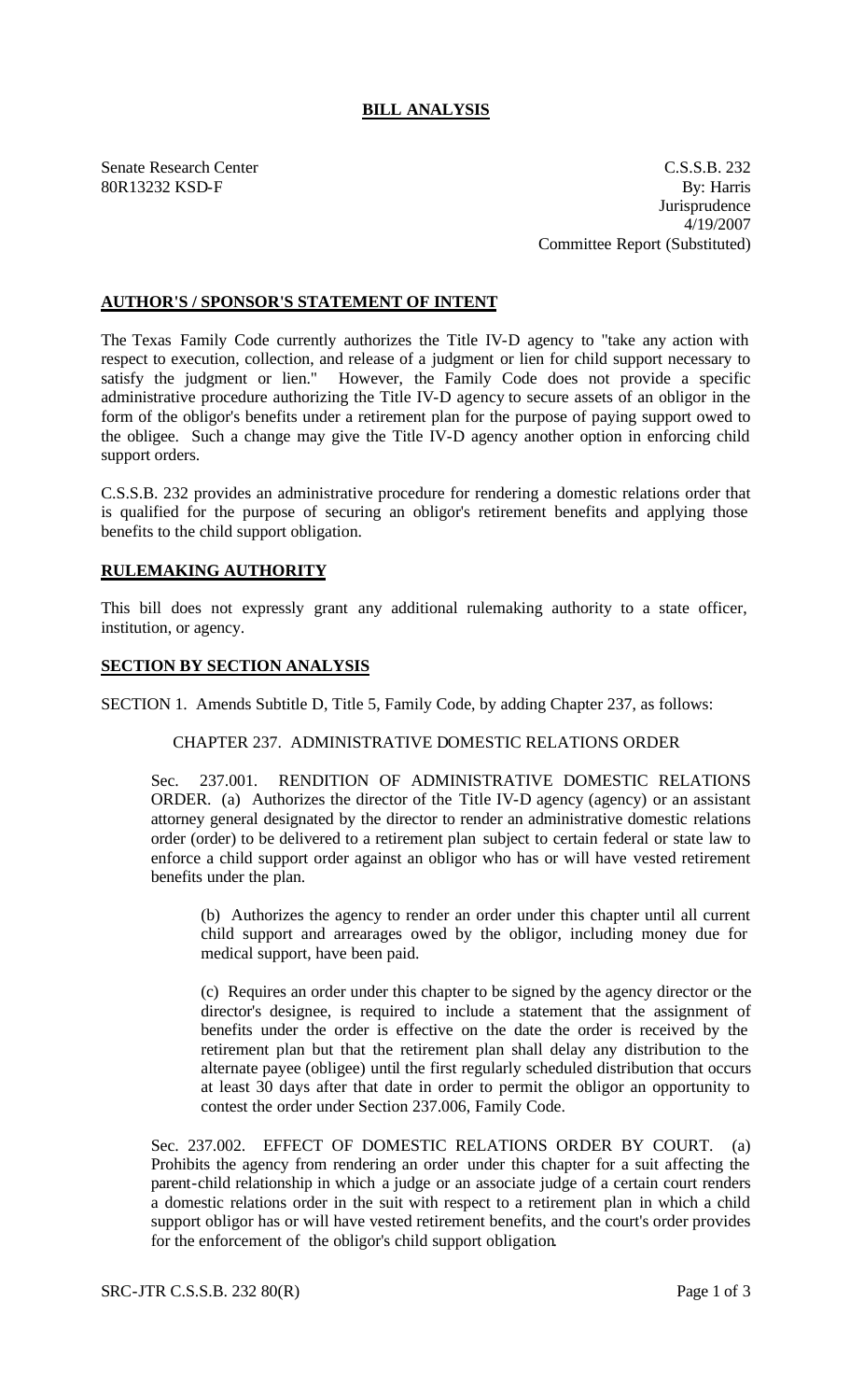(b) Provides that an order rendered by the agency before the court's order remains in effect to the extent that the provision of that order are not superseded by the court's order.

(c) Authorizes the agency to render a domestic relations order reflecting that child support arrearages have been paid in full, notwithstanding Subsection (a).

Sec. 237.003. PLAN DISTRIBUTIONS AS TAXABLE INCOME. (a) Requires that an order rendered under this chapter provide that all plan distributions from tax-deferred benefits for the payment of child support are required to be reported by the plan as income of the plan participant for federal income tax purposes.

(b) Authorizes the agency to file a motion in the court of continuing jurisdiction to have the payment credit for plan distributions for which the obligee incurs a tax liability reduced by the amount of the obligee's marginal tax rate, if a plan administrator refuses to accept the order as qualified because of the provision required by Subsection (a). Requires the court, after notice and hearing under Chapter 157 (Enforcement), Family Code, to grant the agency's motion on sufficient proof of the obligee's marginal tax rate.

Sec. 237.004. FILING ADMINISTRATIVE DOMESTIC RELATIONS ORDER. Requires the agency to file a copy of an order with the appropriate court of continuing jurisdiction not later than the third business day after the date the order was sent to the retirement plan.

Sec. 237.005. NOTICE OF ORDER. (a) Requires the agency to send to the obligor, obligee, and other parties notice that an order has been rendered and transmitted to the retirement plan together with a statement of the procedures by which the order may be contested with regard to the identity of the obligor or arrearages, and a copy of the order, not later than the 12th business day after the date the order is sent to the plan.

(b) Authorizes the required notice under this section to be delivered to a party by certain methods.

Sec. 237.006. CONTEST OF ADMINISTRATIVE DOMESTIC RELATIONS ORDER. (a) Authorizes a party who receives a notice as specified in this Act to request a review by the agency to resolve any issue in dispute regarding the identity of the obligor or the existence or amount of child support obligation or arrearages.

(b) Requires the agency to promptly provide an opportunity for the review either by telephone conference or in person as appropriate to the circumstances. Requires the agency to render a temporary order directing the plan to delay distribution to the alternate payee until receiving further order from the agency in the event that the agency receives a request for review under this section not later than the 15th day after the date the agency sent notice under Section 237.005 to the party requesting the review and the agency is unable to complete the review within 24 days after the date the agency sent the order to the retirement plan.

(c) Authorizes the agency to render a new order that modifies or terminates the previous order after said review.

(d) Authorizes a party to file a motion with the court under Chapter 157, Family Code, to withdraw or modify the administrative domestic relations order or to replace the order with an alternative payment arrangement. Authorizes the court, in determining whether to withdraw, modify, or replace the agency's order, to consider the subsistence needs of the obligor and the obligor's family against the right of the obligee to have arrearages paid as quickly as possible.

SECTION 2. Amends Section 9.101(a), Family Code, to authorize a court with the jurisdiction under Title 5 (The Parent-Child Relationship and the Suit Affecting the Parent-Child